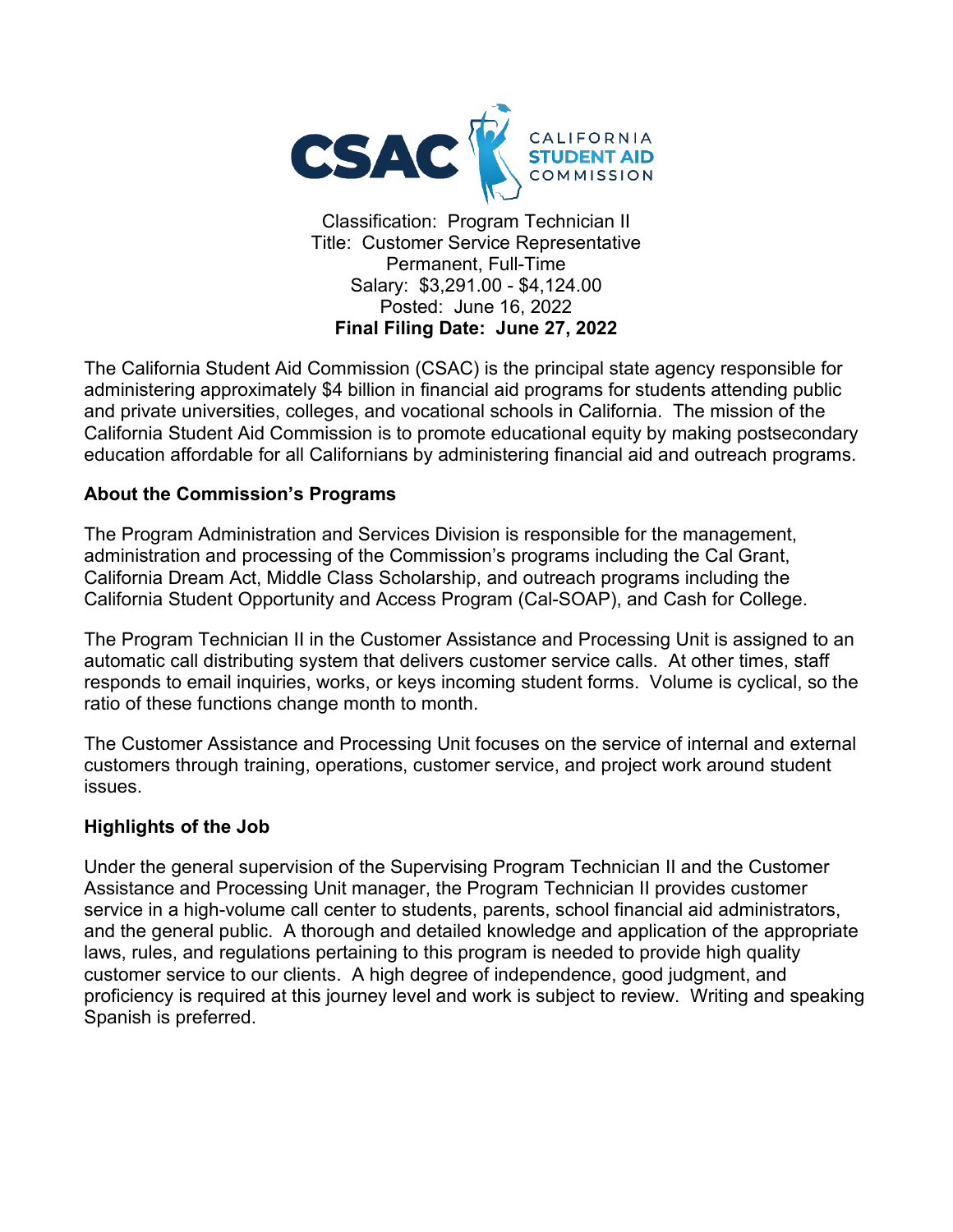#### **Preferred Qualifications**

- Must be dependable and punctual, working hours are 8:00 a.m. to 5:00 p.m. and are nonnegotiable.
- Ability to work in a **call center environment** where electronic records must be accessed and updated quickly and accurately.
- Ability to demonstrate patience, tact, flexibility, and good organizational skills.
- Ability to learn operational knowledge of program office equipment and computer systems.
- Ability to learn the technical aspects of the program for completion of daily assignments, which include processing applications, and corresponding via phone and email.
- Strong communication skills are required for this position.
- Writing and speaking Spanish is **desirable**.

## **Who Should Apply**

Interested individuals who meet the minimum and desirable qualifications and are eligible to be appointed to the Program Technician II classification.

 Applicants must have current list eligibility for appointment to this class, currently a State employee who has transfer eligibility (transfers must meet the minimum qualifications for the advertised class, per CCR Rule 250), or currently in a Program Technician II position. encouraged to apply. Surplus candidates must submit a copy of their surplus status letter. Appointment is subject to SROA/Surplus provisions. SROA and Surplus candidates are

All applicants, regardless of the type of eligibility, must meet the Minimum Qualifications of the [Program Technician II](https://www.calhr.ca.gov/state-hr-professionals/Pages/9927.aspx) classification. In addition, please attach all required supporting documents (i.e. transcripts/diploma, license, and/or required certificate) to your application.

 ensure applications and/or résumés contain completed information or your application may not Eligibility is determined by the completed information on your Std. 678 and/or résumé; please be accepted.

#### **How to Apply/Final Filing Date**

Please reference **RPA #21-079**, **JC-312850**, **Position #270-704-9928-XXX**, Program Technician II in the 'Job Title' section on the application, Std. 678.

 Application (STD. 678), submission of a résumé is optional. Applications will be accepted until  **June 27, 2022**. Electronic submission of applications may be completed through your CalCareer account at [www.jobs.ca.gov.](http://www.jobs.ca.gov/) Please contact the by email at Interested and qualified candidates must complete a State Examination/Employment [Personnel@csac.ca.gov](mailto:Personnel@csac.ca.gov) if you need assistance with the electronic application process.

 Applications will **not** be accepted by fax or e-mail. You may also submit your application in person or by mail at:

Ranch Cordova, CA 95741-3210

Rancho Cordova, CA 95670 CA Student Aid Commission CA Student Aid Commission P.O. Box 3210 11120 International Drive, Suite 100 Attn: Personnel-Recruitment **Attn: Personnel-Recruitment**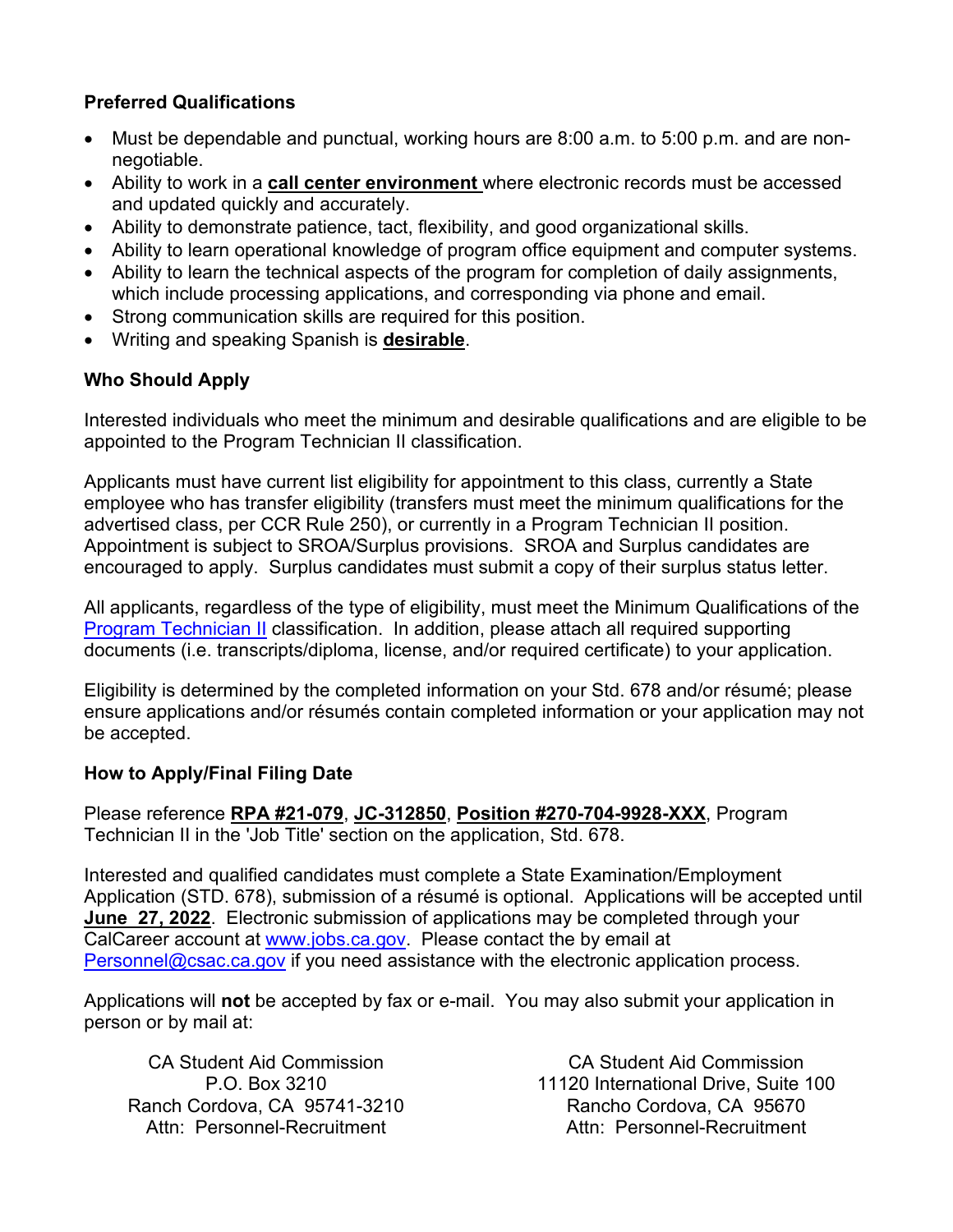color, disability (mental and physical), exercising the right to family care and medical leave, military or veteran status, national origin, political affiliation, race, religious creed, sex The State of California is an equal opportunity employer to all, regardless of age, ancestry, gender, gender identity or expression, genetic information, marital status, medical condition, (includes pregnancy, childbirth, breastfeeding, and related medical conditions), and sexual orientation of any person.

 State employment will be expected to behave in accordance with this objective because the It is an objective of the State of California to achieve a drug-free workplace. Any applicant for use of illegal drugs is inconsistent with the law of the State, the rules governing civil service, and the special trust placed in public servants.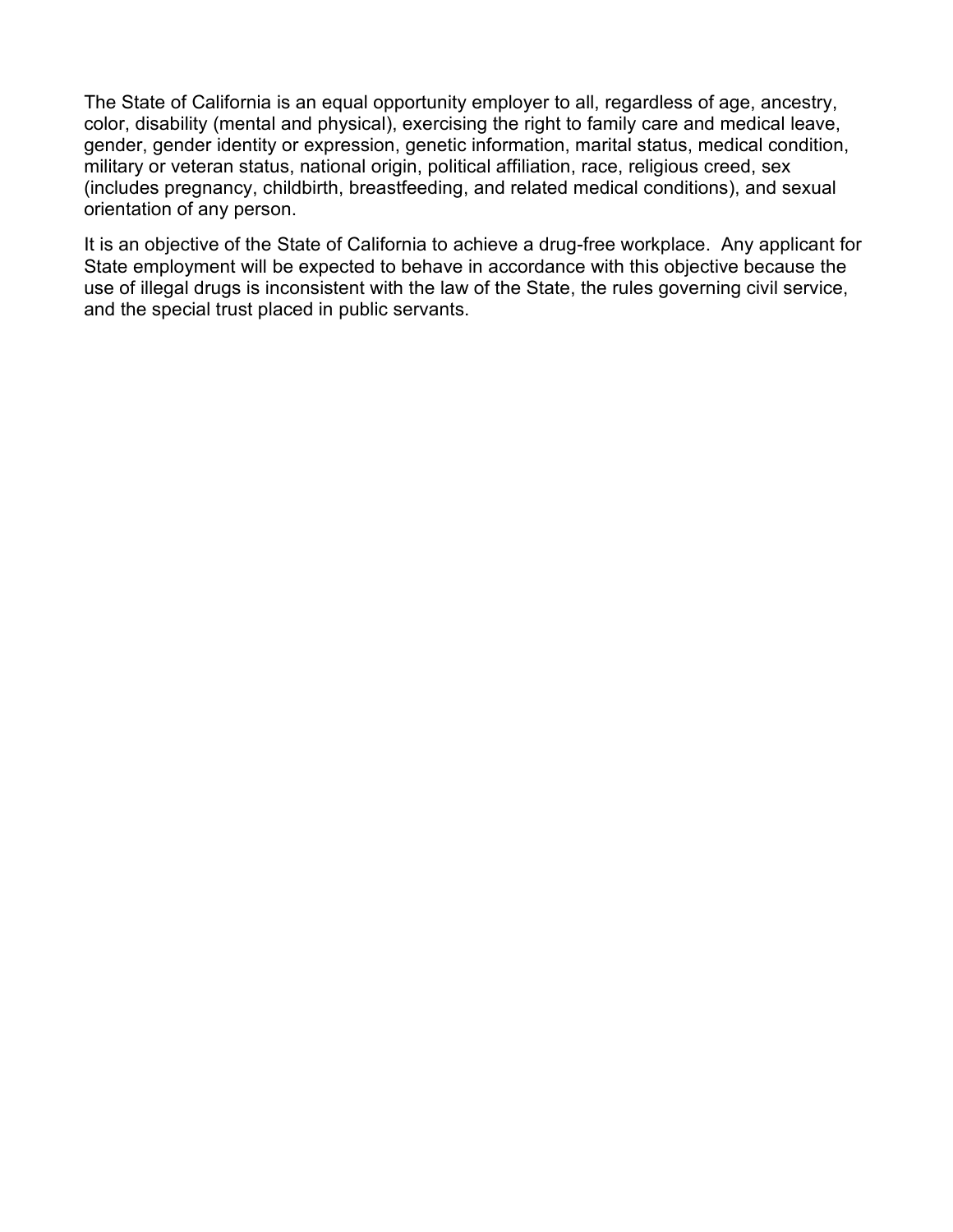# **CALIFORNIA STUDENT AID COMMISSION DUTY STATEMENT**

# **Position Identification:**

| Employee Name:             | Vacant                                 |
|----------------------------|----------------------------------------|
| Classification:            | Program Technician II                  |
| <b>Working Title:</b>      | <b>Customer Service Representative</b> |
| <b>Position Number:</b>    | 270-704-9928-XXX                       |
| Location:                  | Rancho Cordova                         |
| License/Other Requirement: | N/A                                    |
| Date Prepared:             | December 4, 2019                       |
| Effective Date:            | TBD                                    |

#### **Function (Summary of Responsibilities):**

 customer service to our clients. A high degree of independence, good judgment, and Under the general supervision of the Supervising Program Technician II and the Customer Assistance and Processing Unit manager, the Program Technician II provides customer service in a high-volume call center to students, parents, school financial aid administrators, and the general public. A thorough and detailed knowledge and application of the appropriate laws, rules, and regulations pertaining to this program is needed to provide high quality proficiency is required at this journey level and work is subject to review.

## **Reporting Relationships:**

 Reports directly to the Supervising Program Technician II and to the Staff Services Manager I, as needed or instructed, in the Customer Assistance and Processing Unit of the Program Administration and Services Division.

# **Program Identification:**

 for students attending public and private universities, colleges, and vocational schools in The California Student Aid Commission is responsible for administering financial aid programs California. The Commission's central mission is to promote educational equity by making postsecondary education affordable to all Californians by administering financial aid and outreach programs.

 administration, and processing of the Commission's programs including the Cal Grant, California Dream Act, Middle Class Scholarship, California Chafee Grant for Foster Youth, and The Program Administration and Services Division is responsible for the management, Cash for College, including the California Student Opportunity and Access Program (Cal-Soap).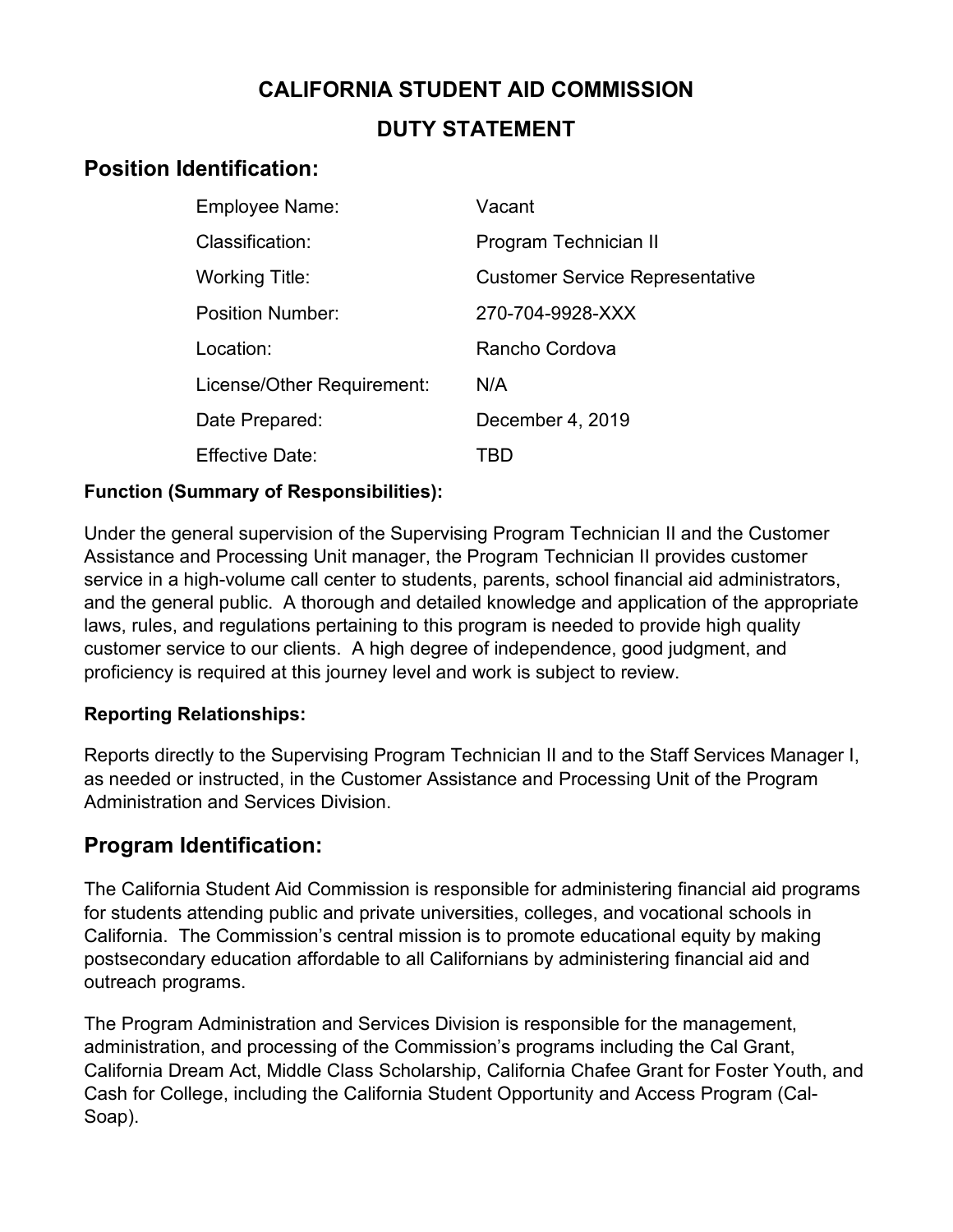The Customer Assistance and Processing Unit focuses on the service of internal and external customers through training, operations, customer service, and project work around student issues.

The Program Technician II in the Customer Assistance and Processing Unit is assigned to an automatic call distributing system that delivers customer service calls. At other times, staff responds to email inquiries, works, or keys incoming student forms. Volume is cyclical, so the ratio of these functions change month to month.

## **Job-Functions:**

Candidates must be able to perform the following essential functions with or without reasonable accommodations.

- accordance with established policies, guidelines, and current Commission practices. Act when disclosing client information to students, parents, school financial aid 45% Responds to the more difficult and sensitive incoming telephone calls from students, parents, school financial aid administrators, as well as, the financial aid community; utilizing knowledge and understanding of current legislation and regulations, in Applies rules and regulations of the Information Practices Act and the Public Records administrators, and the general public. Assist with training new program staff.
- 25% Utilize personal computer skills to document client contacts and input client information as instructed. Handle the most sensitive calls from our clients, as well as irate clients, in a professional manner referring them to a supervisor as needed/instructed. Provide accurate, prompt, and courteous service in the performance of all duties.
- 15% Review and process a variety of the most difficult, sensitive in nature, semi-technical supplemental program forms, correspondence and/or respond to customer emails. Take appropriate action response to written correspondence.
- 10% Tracks and log student forms as well as gathers telephone statistics for the Program.

#### **Non-Essential Functions**

5% Cross-train with other division branches by assisting with workload backlog as needed and other duties as assigned.

# **Physical Requirements:**

 faxes, calculators, personal computer, etc. these job duties may require the incumbent to work Ability to operate and utilize office machines required to perform work tasks, such as copiers, under demanding conditions and irregular hours during peak periods. Requires sitting for long periods while using a personal computer or reviewing documents and working papers.